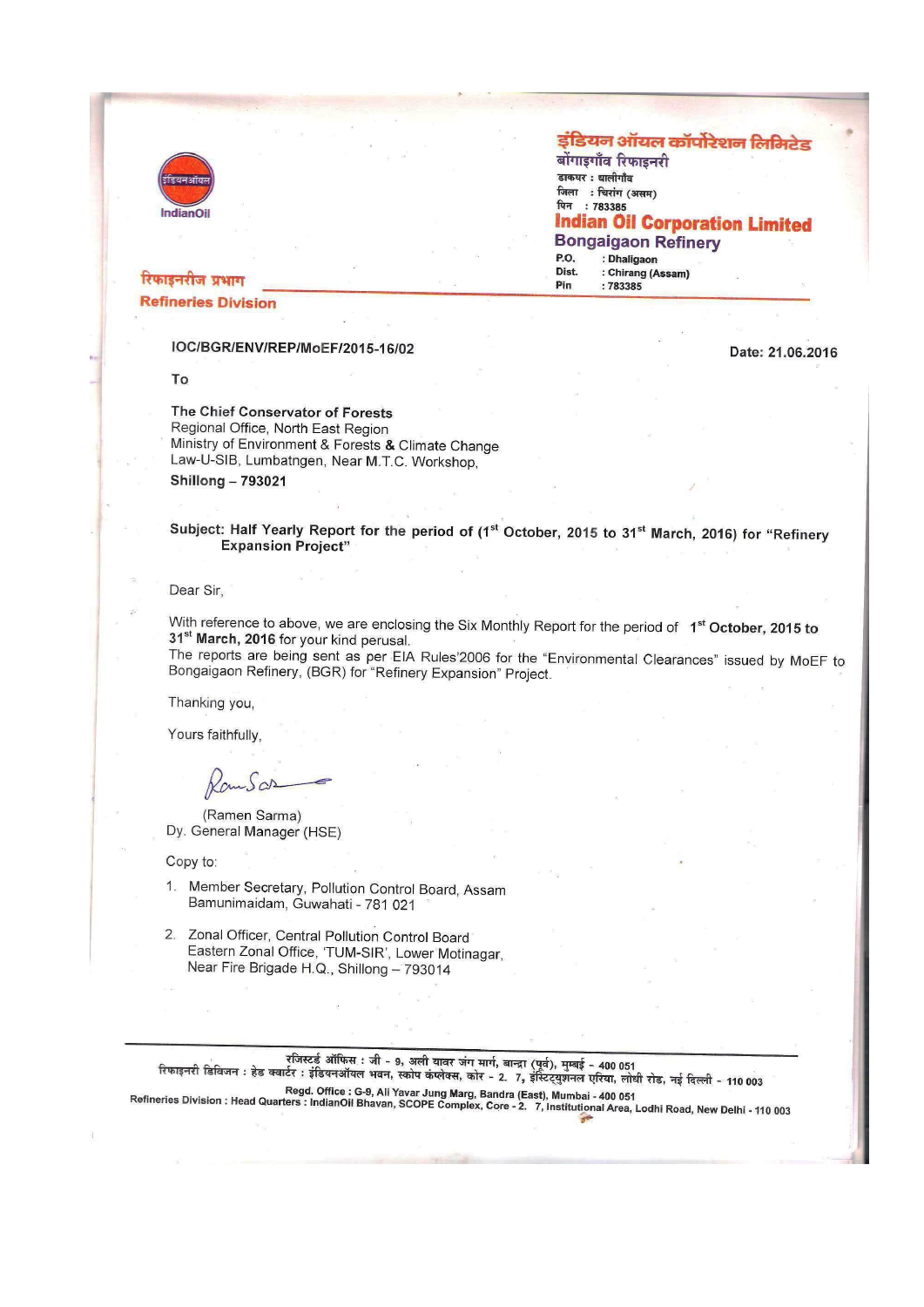**Half Yearly Report for "Refinery Expansion Project"**

**Period : 1 st October, 2015 to 31 st March, 2016**

**Environmental Clearance for Refinery Expansion, De-bottlenecking of Reformer and LPG facility vide MoEF's letter No. J.11011/24/90-IA-II dated 03/06/1991:** 

# **Plant Commissioning dates:**

- **1. Crude Distillation Unit – II: 09.05.1995**
- **2. Delayed Coker Unit – II: 06.03.1996**

| SI. No | <b>Clearance Conditions</b>                                                      | <b>Status</b>                   |
|--------|----------------------------------------------------------------------------------|---------------------------------|
| 1.     | <b>General conditions and Compliance status</b><br>of Refinery Expansion Project | <b>Annexure-I</b>               |
| 2.     | <b>Six monthly Effluent Quality (Point No.VIII)</b>                              | <b>Furnished in Appendix-A1</b> |
| 3.     | <b>Six monthly Ambient Air Quality/ Stack</b><br><b>Monitoring Data</b>          | <b>Furnished in Appendix-A2</b> |
| 4.     | <b>Tree Plantation Data</b>                                                      | <b>Furnished in Appendix-A3</b> |
| 5      | <b>Special Information</b>                                                       | <b>Furnished in Appendix-A4</b> |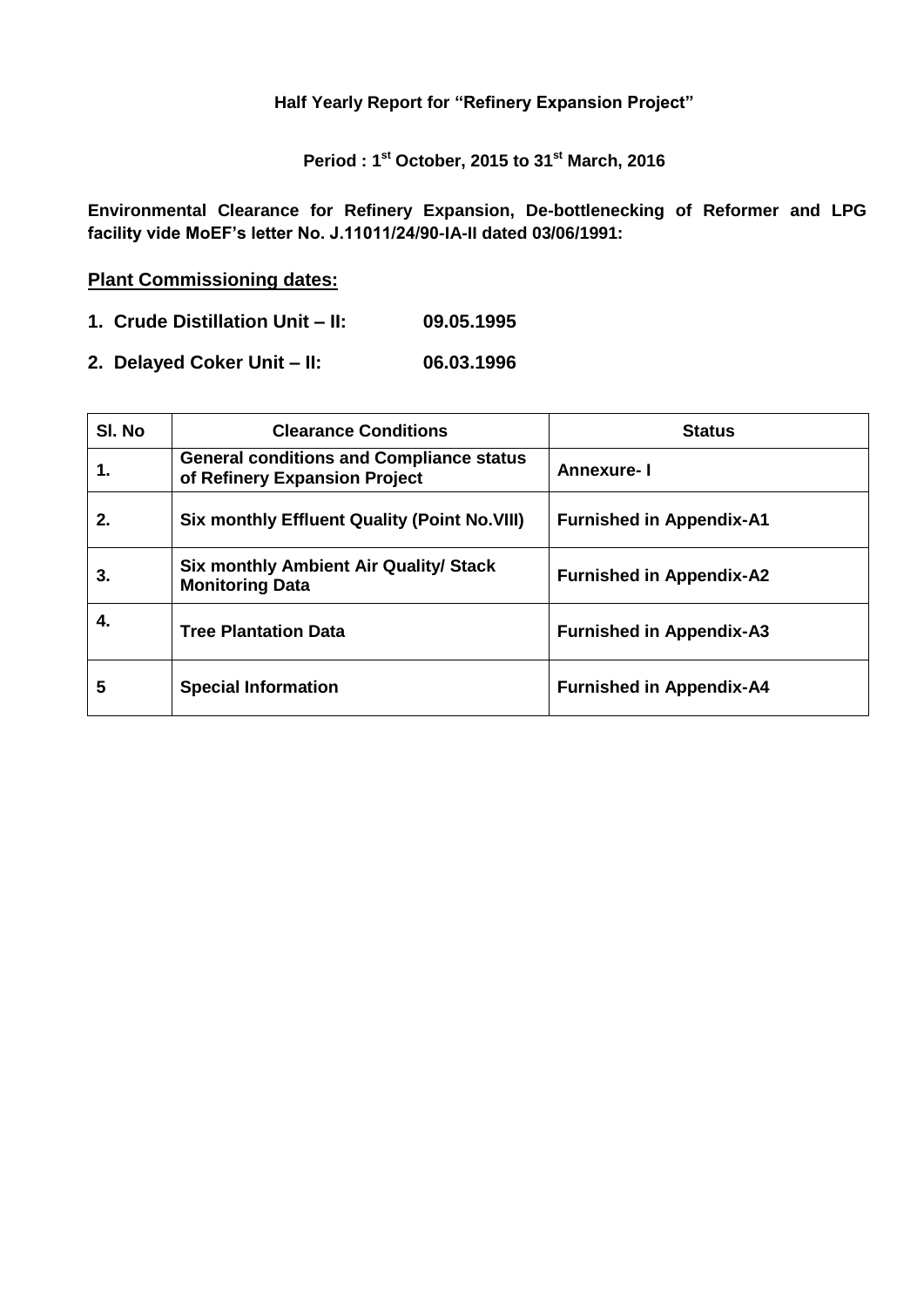# **ANNEXURE – I**

| Sr.<br>No      | <b>General Conditions</b>                                                                                                                                                                                                                | <b>Compliance Status</b>                                                                                                                                                                                                                                                  |
|----------------|------------------------------------------------------------------------------------------------------------------------------------------------------------------------------------------------------------------------------------------|---------------------------------------------------------------------------------------------------------------------------------------------------------------------------------------------------------------------------------------------------------------------------|
| 1              | The project authority must strictly adhere to the<br>stipulations made by Assam State Pollution<br>Control Board and State Government and the                                                                                            | 1. All stipulations by Pollution Control Board of<br>Assam are strictly followed.                                                                                                                                                                                         |
|                | comprehensive EIA will be submitted within 18<br>months.                                                                                                                                                                                 | 2. Copy of comprehensive EIA prepared for the<br>Refinery Expansion was submitted to MOEF,<br>New Delhi and also to MOEF Shillong vide<br>our letter ENV/MIN/94/05 dated 15/06/94.                                                                                        |
| $\overline{2}$ | Any expansion of the plant, either with the<br>existing product mix or new products can be<br>taken up only with the prior approval of this<br>Ministry.                                                                                 | 1. All proposals for expansion requiring<br>Environmental Clearance from MOEF are<br>sent to the Ministry for Environment<br>Clearance by BGR. All expansion activities<br>are dealt as per provision of the EP Act and<br>other applicable acts.                         |
| 3              | The gases emission from the various process<br>units should conform to<br>the<br>standard<br>prescribed by the concern authorities, from                                                                                                 | 2. The process units are designed to meet the<br>prescribed standards.                                                                                                                                                                                                    |
|                | time to time. At no time the emission level<br>should go beyond the stipulated standards.                                                                                                                                                | 3. Units would be put out of operation in the<br>event of mal functioning of pollution control<br>practice at BGR.                                                                                                                                                        |
| 4              | Adequate number of (a minimum of 5) of Air<br>quality monitoring stations should be set up in<br>the down wind direction as well as where<br>maximum<br>ground level concentration<br>is.<br>anticipated. Also, stack emission should be | 4. Six Ambient Air Quality Monitoring Stations<br>are operating around the complex at BGR<br>including one continuous analyzer set up for<br>compilation of Ambient Air Quality Standards                                                                                 |
|                | monitored by setting of automatic stack<br>monitoring unit.                                                                                                                                                                              | 5. All these stations are selected based on<br>modeling exercise representing short-term<br>maximum ground level concentration.                                                                                                                                           |
|                |                                                                                                                                                                                                                                          | 6. All major stacks in BGR are monitored with<br>continuous analyzers installed for SO2, &<br>NOx analysis. PM & CO Analyzers are<br>installed in all stacks recently as per CPCB<br>guidelines.                                                                          |
| ,5             | There should be no change in the stack design $ 1$ . No changes are made to the stack design.<br>without the approval of State Pollution Control                                                                                         |                                                                                                                                                                                                                                                                           |
|                | Board. Alternative Pollution Control system<br>and design (steam injection system in the<br>stack) should be provided to take care the<br>excess emission due to failure in any system of<br>the plant.                                  | 2. Steam injection facility is provided in burners<br>of the furnaces                                                                                                                                                                                                     |
| 6              | The ambient Air Quality Data for winter season<br>(November 1990 to January 1991) should be<br>presented by June 1991.                                                                                                                   | These data were submitted as desired during<br>1991.                                                                                                                                                                                                                      |
| $\overline{7}$ | The project authority should recycle the waste<br>to the maximum extent. Recycle plan should<br>be submitted within one year. This should<br>include use of recycled water for green belt<br>development plan.                           | BGR has installed Tertiary Treatment Plant to<br>facilitate reuse of treated effluent inside the<br>complex as Cooling Water & Firewater Make up<br>and unit housekeeping. Only nominal quantity of<br>effluent is being discharged to Ecopark to<br>outside the complex. |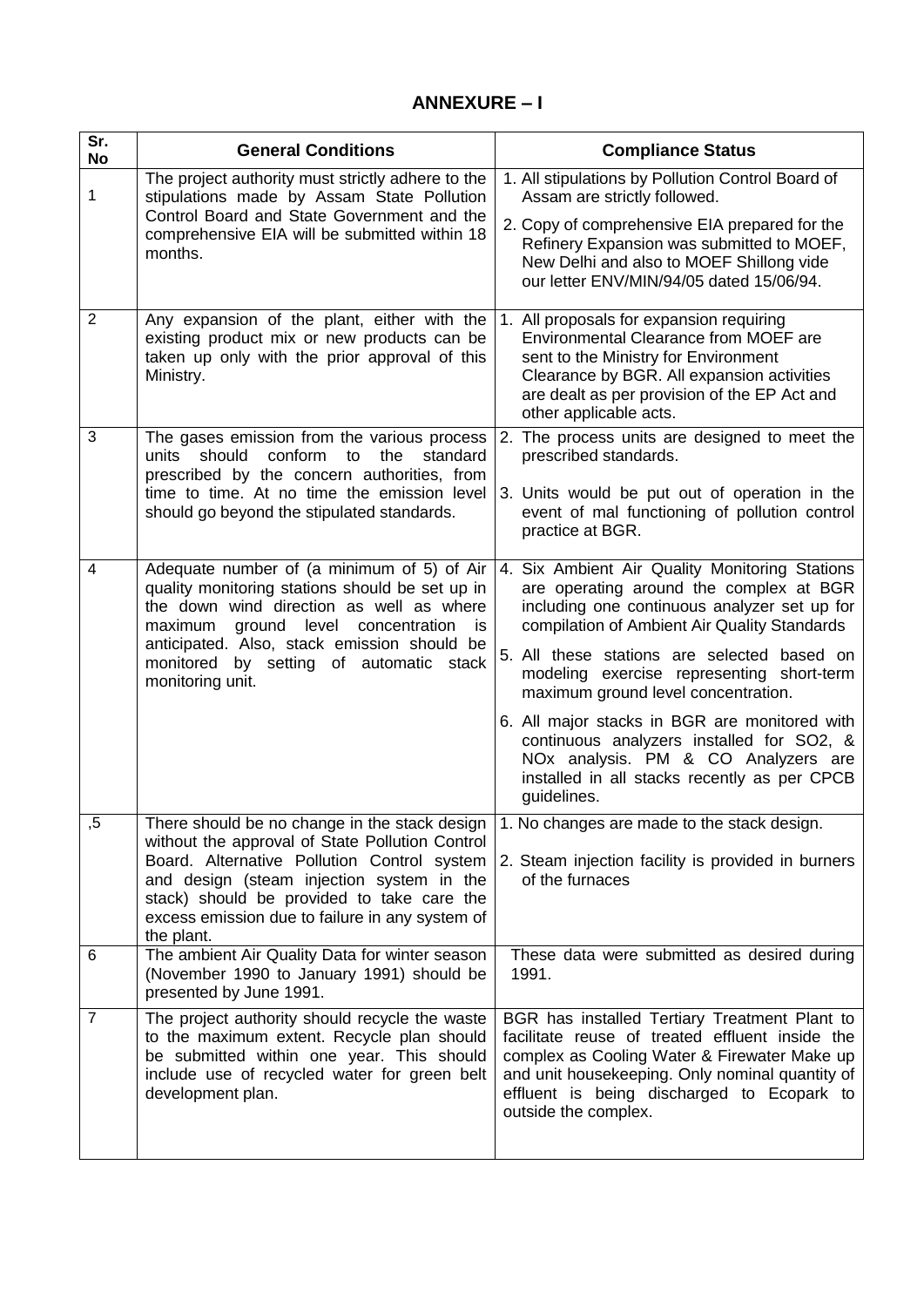| Sr.<br>No | <b>General Conditions</b>                                                                                                                                                                                                                                                                                              | <b>Compliance Status</b>                                                                                                                                                                                                                                                                                                                                                                                                                             |
|-----------|------------------------------------------------------------------------------------------------------------------------------------------------------------------------------------------------------------------------------------------------------------------------------------------------------------------------|------------------------------------------------------------------------------------------------------------------------------------------------------------------------------------------------------------------------------------------------------------------------------------------------------------------------------------------------------------------------------------------------------------------------------------------------------|
| 8         | Adequate number of effluent quality monitoring<br>stations must be set in consultation with State<br>Pollution Control Board and the effluents<br>monitored and should be statistically analysed<br>and the report sent to this Ministry once in six<br>month and State Pollution Control Board every<br>three months. | 1. Three joint sampling points for effluent are<br>fixed in and around BGR by Pollution Control<br>Board, Assam (PCBA) to monitor<br>the<br>discharge effluent quality. Joint sampling by<br>Pollution Control Board, Assam is conducted<br>once a month. The samples are tested at<br>PCBA Laboratory.                                                                                                                                              |
|           |                                                                                                                                                                                                                                                                                                                        | 2. Beside samples are tested at BGR Laboratory<br>as per consent condition and also on a daily<br>basis to track effluent quality.                                                                                                                                                                                                                                                                                                                   |
|           |                                                                                                                                                                                                                                                                                                                        | 3. All samples conform to the prescribed MINAS<br>Standards 2008.                                                                                                                                                                                                                                                                                                                                                                                    |
| 9         | The project authority should prepare a well-<br>designed scheme for solid waste disposal<br>generated during various process operations<br>or in the treatment plant. The plan for disposal<br>should be submitted to the ministry within six                                                                          | 1. All solid waste generated during various<br>process operations or in the treatment plant<br>are handled and disposed off as per laid<br>procedures<br>ISO-<br>down<br>in<br>14001<br>in.<br>environmentally friendly manner.                                                                                                                                                                                                                      |
|           | months.                                                                                                                                                                                                                                                                                                                | 2. All hazardous wastes are handled<br>and<br>disposed off as per provisions of the<br>Hazardous Waste (Management, Handling &<br>Trans boundary Movement) Rules, 2008 and<br>as per directions of statutory agencies.                                                                                                                                                                                                                               |
|           |                                                                                                                                                                                                                                                                                                                        | 3. As a measure of Haz. Waste Management,<br>M/s Balmer Lawrie & Co. Limited was<br>awarded the contract of oily sludge<br>processing along with bio-remediation of<br>residual solids. The party already completed<br>the processing of oily sludge from sludge<br>lagoons. Bio- remediation process of the<br>residual part of sludge also completed.                                                                                              |
|           |                                                                                                                                                                                                                                                                                                                        | 4. All statutory returns are sent to PCBA as per<br>the provision of rule.                                                                                                                                                                                                                                                                                                                                                                           |
| 10        | A detailed risk analysis of LPG storage facility<br>should be carried out and a report be<br>submitted to the ministry within six months.                                                                                                                                                                              | Risk Analysis for LPG Storage was prepared<br>and submitted to MOEF in 1992.                                                                                                                                                                                                                                                                                                                                                                         |
| 11        | A detailed risk analysis based on maximum<br>credible accident analysis should be done<br>once the process design and layout frozen.<br>Based on this a disaster management plan has<br>to be prepared and after approval of the nodal<br>agency, should be submitted to this ministry<br>within 6 months.             | Detailed risk analysis was prepared and the<br>report was submitted to MoEF.<br>a) On site emergency plan exists and mock drills<br>are conducted time to time to<br>verify<br><b>OISD</b><br>effectiveness of the plan as per<br>guidelines.<br>b) Off site emergency plan approved by District<br>authorities exists. Mock drills are conducted<br>time to time to verify effectiveness of the plan<br>in co-ordination with district authorities. |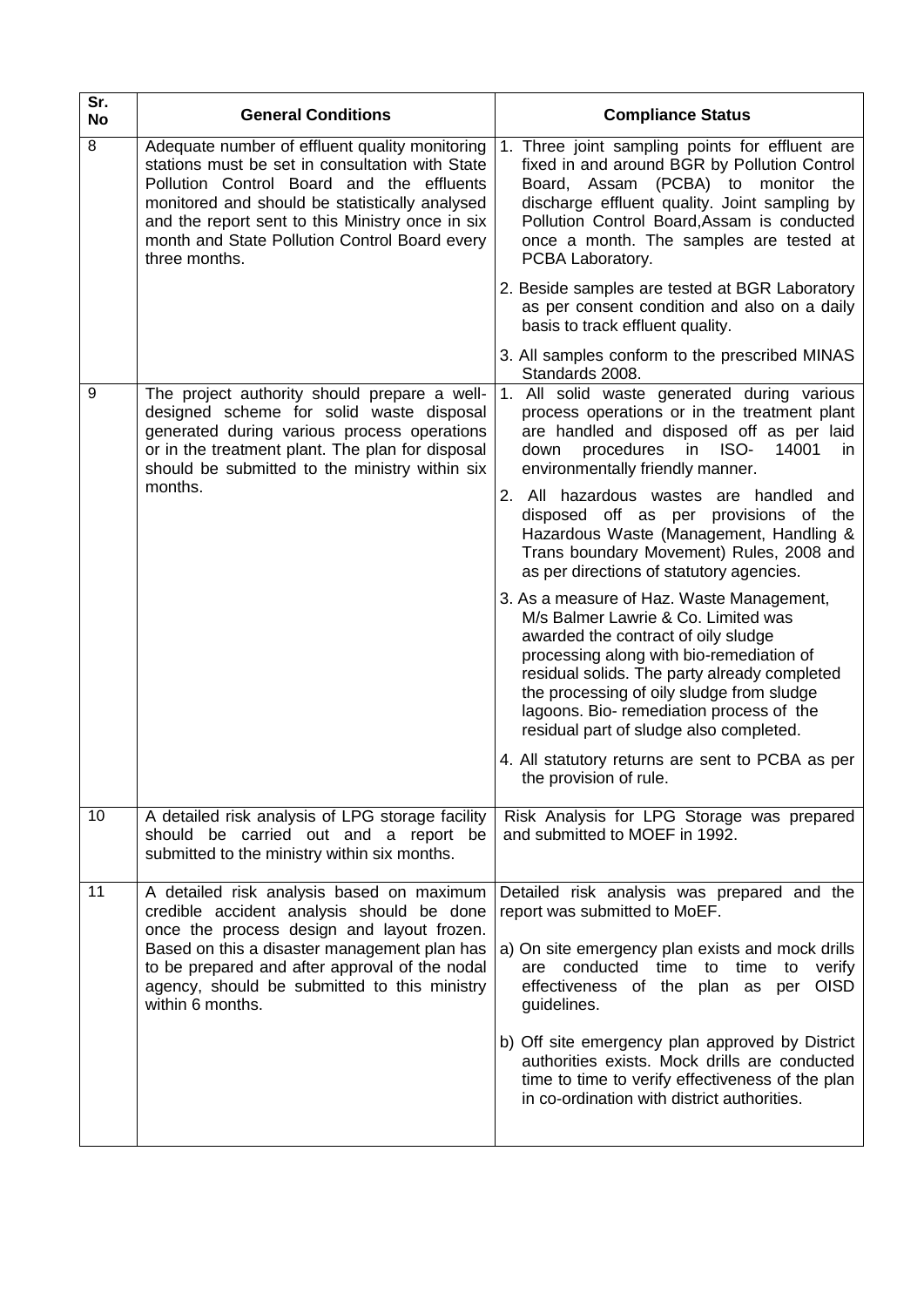| Sr.<br><b>No</b> | <b>General Conditions</b>                                                                                                                                                                                                                                                                                                                  | <b>Compliance Status</b>                                                                                                                                                                           |
|------------------|--------------------------------------------------------------------------------------------------------------------------------------------------------------------------------------------------------------------------------------------------------------------------------------------------------------------------------------------|----------------------------------------------------------------------------------------------------------------------------------------------------------------------------------------------------|
| 12               | Detailed green belt development plan should<br>be submitted within a year.                                                                                                                                                                                                                                                                 | Green belt development plan was a part of the<br>comprehensive EIA and the same is already<br>MOEF.<br>submitted<br>to<br>The<br>plan<br>was<br>implemented.                                       |
| 13               | A report on occupational health of the workers<br>with the incidents of diseases in the past five<br>years as per record available with the BRPL<br>and their correlation with type of occupational<br>health problem the environment may cause<br>may be submitted within six months.                                                     | The report is already submitted as desired.                                                                                                                                                        |
| 14               | The project must setup a laboratory facility for<br>collection and analysis sampling under the<br>supervision of competent technical personal<br>that will directly report to chief executive.                                                                                                                                             | A well-equipped Laboratory exists in the<br>complex. Environment Laboratory of BGR is<br>accredited by NABL                                                                                        |
| 15               | A separate environmental management cell<br>with full-fledged laboratory facilities to carry out<br>various management and monitoring functions<br>should be set up under the control of Senior<br>Executive.                                                                                                                              | <b>BGR</b><br>is<br>already<br>having<br>separate<br>a<br>management cell<br>full<br>environmental<br>and<br>fledged laboratory to carry-out environmental<br>management and monitoring functions. |
| 16               | The funds earmarked for the environmental<br>protection measures should not be diverted for<br>any other purpose and year-wise expenditure<br>should be reported to this Ministry and SPCB.                                                                                                                                                | The funds earmarked for the environmental<br>projects are used for this purpose only and not<br>diverted or spent for other purposes.                                                              |
| 17               | The Ministry or any competent authority may<br>stipulate any further condition(s) on receiving<br>reports from the project authorities.                                                                                                                                                                                                    | $\overline{\phantom{a}}$                                                                                                                                                                           |
| 18               | The Ministry may revoke or suspend the<br>clearance if implementation of any of the<br>above conditions is not satisfactory.                                                                                                                                                                                                               | $\overline{\phantom{a}}$                                                                                                                                                                           |
| 19               | The above conditions will be enforced, inter-alia<br>under the provisions of the Water (Prevention<br>and Control of Pollution) Act, 1974, the Air<br>(Prevention and Control of Pollution) Act, 1981,<br>the Environment (Protection) Act, 1986 and the<br>Public Liability Insurance Act, 1991 along with<br>their amendments and rules. | $\overline{\phantom{a}}$                                                                                                                                                                           |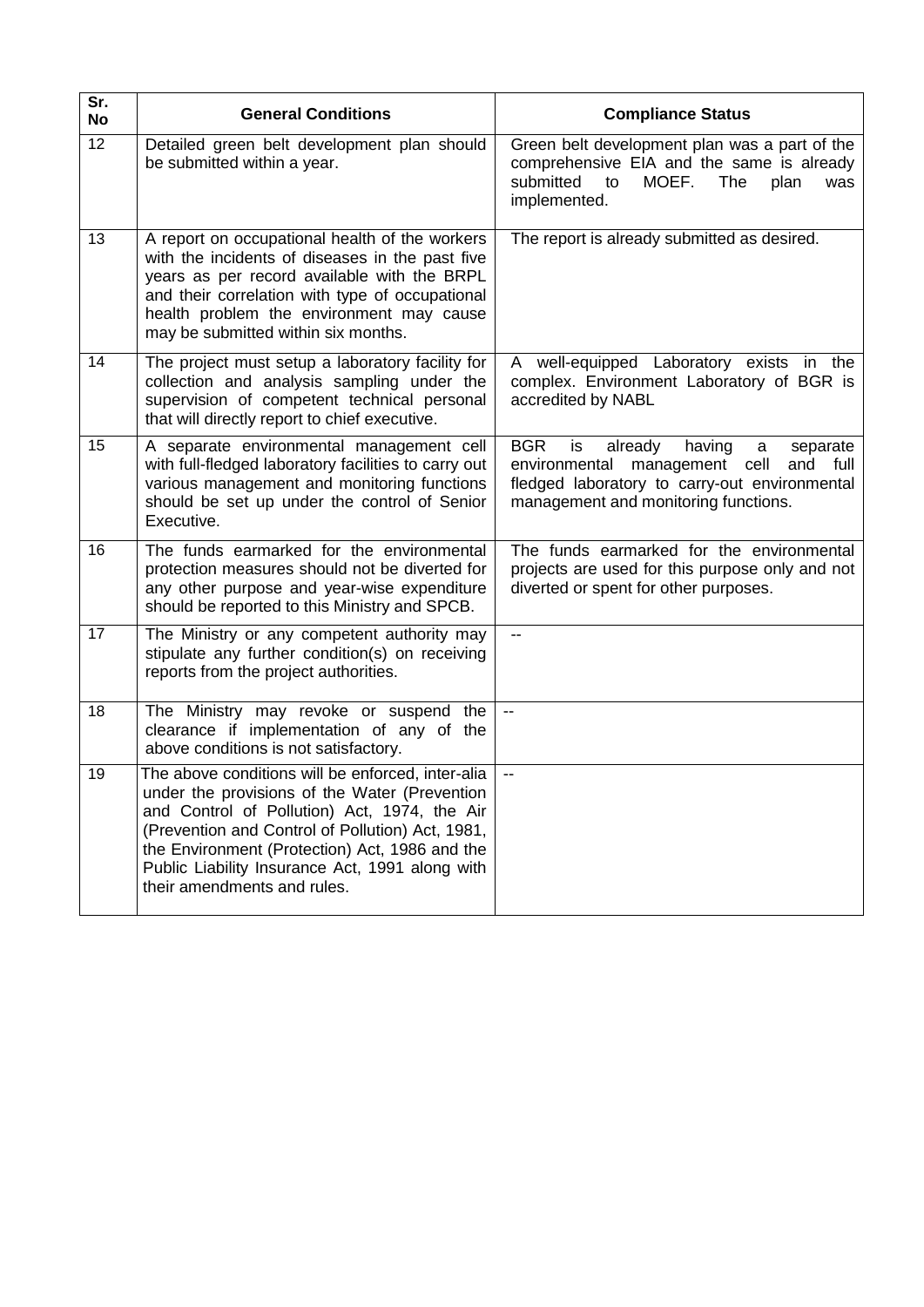# **APPENDIX – A1**

# **Effluent Discharged (Figure in M<sup>3</sup> /Hr)**

### **(1 st October, 2015 to 31 st March, 2016)**

| A | $M^3$ /Hr<br><b>Industrial Effluent</b>                                | 154.9              |
|---|------------------------------------------------------------------------|--------------------|
| В | Domestic Effluent from BGR Township M <sup>3</sup> /Hr                 | 56.8               |
| C | Total Effluent Treated $(A + B)$ M <sup>3</sup> /Hr                    | 211.7              |
| D | $M^3$ /Hr<br><b>Treated Effluent Reused</b>                            | 206.5              |
| Е | $M^3$ /Hr<br><b>Effluent Discharged</b>                                | 5.2                |
|   | M <sup>3</sup> of Effluent discharged for 1000 tons of Crude processed | 17.9<br>(Std. 400) |

#### **EFFLUENT QUALITY**

# **A. Treated Effluent Quality**

**(1 st October, 2015 to 31 st March, 2016)**

| SI. No         | <b>Parameter</b>                                           | <b>MINAS,2008</b> | Min        | Avg.       | <b>Max</b> |
|----------------|------------------------------------------------------------|-------------------|------------|------------|------------|
| $\mathbf 1$    | p <sup>H</sup> value                                       | $6.0 - 8.5$       | 6.5        | 7.3        | 8.0        |
| $\mathbf 2$    | Oil and Grease, mg/l                                       | 5.0               | 1.0        | 1.3        | 2.0        |
| 3              | <b>Bio-Chemical Oxygen Demand (3 Day</b><br>at 27°C), mg/l | 15.0              | 3.6        | 7.8        | 13.0       |
| 4              | Chemical Oxygen Demand (COD), mg/l                         | 125.0             | 38.0       | 73.3       | 107.0      |
| 5              | Suspended solids, mg/l                                     | 20.0              | 4.0        | 7.4        | 14.0       |
| 6              | Phenolic compounds (as C6H5OH),<br>mg/l                    | 0.35              | 0.010      | 0.023      | 0.080      |
| $\overline{7}$ | Sulphide (as S), mg/l                                      | 0.50              | 0.08       | 0.23       | 0.46       |
| 8              | CN mg/l                                                    | 0.20              | <b>BDL</b> | <b>BDL</b> | <b>BDL</b> |
| 9              | Ammonia as N, mg/l                                         | 15.0              | 0.78       | 0.80       | 0.82       |
| 10             | TKN, mg/l                                                  | 40.0              | 1.00       | 1.03       | 1.10       |
| 11             | $P$ , mg/l                                                 | 3.0               | 0.70       | 0.73       | 0.76       |
| 12             | Cr (Hexavalent), mg/l                                      | 0.10              |            | <b>BDL</b> |            |
| 13             | Cr (Total), mg/l                                           | 2.0               |            | <b>BDL</b> |            |
| 14             | Pb,<br>mg/l                                                | 0.10              |            | <b>BDL</b> |            |
| 15             | Hg,<br>mg/l                                                | 0.01              |            | <b>BDL</b> |            |
| 16             | Zn,<br>mg/l                                                | 5.0               |            | <b>BDL</b> |            |
| 17             | Ni,<br>mg/l                                                | 1.0               |            | <b>BDL</b> |            |
| 18             | Cu,<br>mg/l                                                | 1.0               |            | <b>BDL</b> |            |
| 19             | V,<br>mg/l                                                 | 0.20              |            | <b>BDL</b> |            |
| 20             | Benzene, mg/l                                              | 0.10              |            | <b>BDL</b> |            |
| 21             | Benzo (a) pyrene,<br>mg/l                                  | 0.20              |            | <b>BDL</b> |            |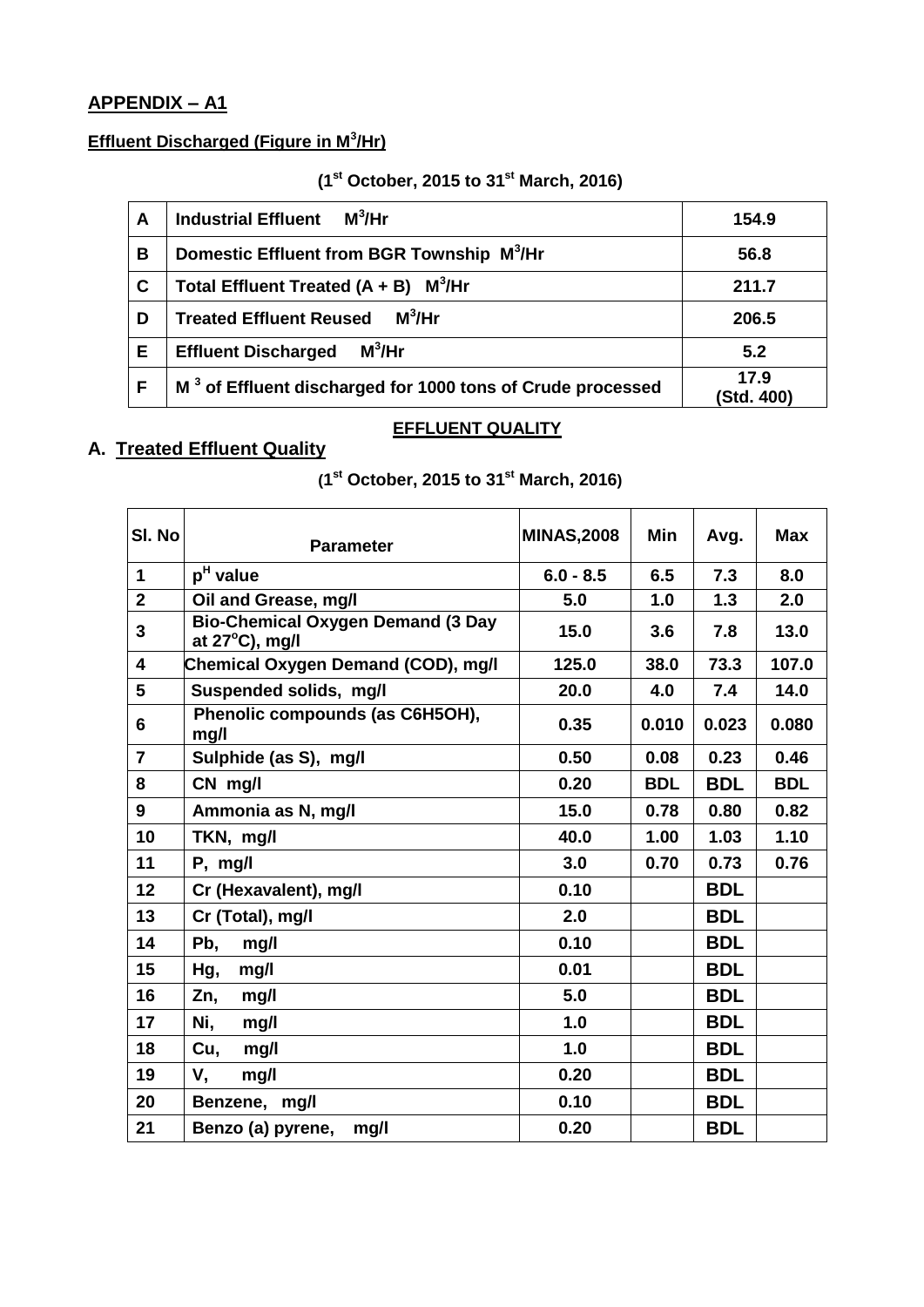# **EFFLUENT QUALITY**

# **B. Final Outlet (From the Complex) Effluent Quality**

| $\overline{\mathsf{SI}}$ .<br>No. | <b>Parameter</b>                                               | <b>MINAS</b> | Min        | Avg.       | <b>Max</b> |
|-----------------------------------|----------------------------------------------------------------|--------------|------------|------------|------------|
| $\mathbf{1}$                      | p <sup>H</sup> value                                           | $6.0 - 8.5$  | 6.5        | 7.5        | 8.0        |
| $\mathbf{2}$                      | Oil and Grease, mg/l                                           | 5.0          | 1.0        | 1.4        | 2.0        |
| $\mathbf{3}$                      | <b>Bio-Chemical Oxygen Demand</b><br>(3 Days at 27° C), mg/l   | 15.0         | 4.4        | 7.4        | 14.0       |
| 4                                 | Chemical Oxygen Demand (COD), mg/l                             | 125.0        | 40.0       | 72.7       | 119.0      |
| 5                                 | <b>Suspended Solids, mg/l</b>                                  | 20.0         | 4.0        | 7.5        | 9.0        |
| 6                                 | Phenolic compounds (as C <sub>6</sub> H <sub>5</sub> OH), mg/l | 0.35         | 0.01       | 0.021      | 0.05       |
| $\overline{7}$                    | Sulphide (as S), mg/l                                          | 0.50         | 0.08       | 0.235      | 0.46       |
| 8                                 | CN, mg/l                                                       | 0.20         | <b>BDL</b> | <b>BDL</b> | <b>BDL</b> |
| 9                                 | Ammonia as N, mg/l                                             | 15.0         |            | 0.90       |            |
| 10                                | TKN, mg/l                                                      | 40.0         |            | 1.12       |            |
| 11                                | $P,$ mg/l                                                      | 3.0          |            | 0.72       |            |
| 12                                | Cr (Hexavalent), mg/l                                          | 0.10         |            | <b>BDL</b> |            |
| 13                                | Cr (Total),<br>mg/l                                            | 2.0          |            | <b>BDL</b> |            |
| 14                                | Pb,<br>mg/l                                                    | 0.10         |            | <b>BDL</b> |            |
| 15                                | Hg,<br>mg/l                                                    | 0.01         |            | <b>BDL</b> |            |
| 16                                | Zn,<br>mg/l                                                    | 5.0          |            | <b>BDL</b> |            |
| 17                                | Ni,<br>mg/l                                                    | 1.0          |            | <b>BDL</b> |            |
| 18                                | Cu, mg/l                                                       | 1.0          |            | <b>BDL</b> |            |
| 19                                | V,<br>mg/l                                                     | 0.20         |            | <b>BDL</b> |            |
| 20                                | Benzene, mg/l                                                  | 0.10         |            | <b>BDL</b> |            |
| 21                                | Benzo (a) pyrene, mg/l                                         | 0.20         |            | <b>BDL</b> |            |
|                                   |                                                                |              |            |            |            |

### **(1 st October, 2015 to 31 st March, 2016)**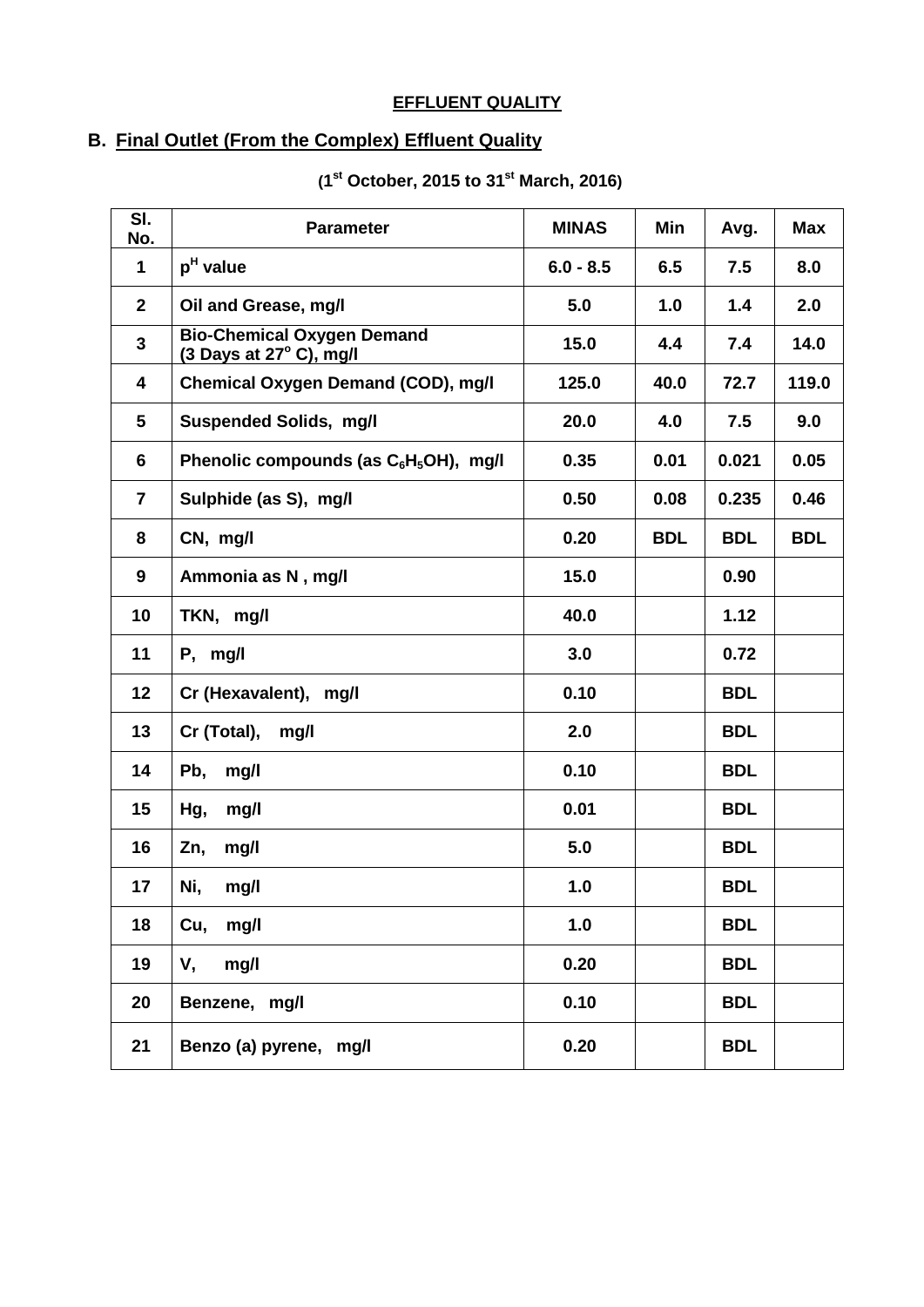# **STACK MONITORING DATA (1 st October, 2015 to 31st March, 2016)**

# **A. SO<sup>2</sup> Emission (mg/Nm<sup>3</sup> ):**

|                      |                               | <b>Observed value</b> |      |            |  |
|----------------------|-------------------------------|-----------------------|------|------------|--|
| <b>Stacks</b>        | <b>Emission Std.</b>          | Min                   | Avg. | <b>Max</b> |  |
| <b>CDU-I</b>         |                               | 44                    | 249  | 923        |  |
| <b>CDU-II</b>        |                               | 31                    | 217  | 992        |  |
| <b>DCU-I</b>         |                               | 26                    | 255  | 732        |  |
| <b>DCU-II</b>        | <b>POZ</b><br>50              | 37                    | 259  | 994        |  |
| <b>CPP</b>           | $\overline{\phantom{0}}$<br>Ш | 14                    | 133  | 732        |  |
| <b>Reformer</b>      | Ш<br>ပ                        | 12                    | 28   | 92         |  |
| $HO-1$               | $\mathbf{Q}$<br>ட<br>щ        | 13                    | 29   | 182        |  |
| <b>Isomerisation</b> | For<br>For                    | 12                    | 20   | 79         |  |
| <b>DHDT</b>          |                               | 8                     | 83   | 609        |  |
| <b>HGU</b>           |                               | 13                    | 56   | 223        |  |
| <b>SRU</b>           |                               | 21                    | 301  | 910        |  |
| <b>GTG</b>           |                               | 32                    | 36   | 40         |  |

# **B. B. NO<sup>X</sup> Emission (mg/Nm<sup>3</sup> ):**

| <b>Stacks</b>        | <b>Emission Std.</b> |                    | <b>Observed value</b> |            |
|----------------------|----------------------|--------------------|-----------------------|------------|
|                      |                      | <b>Min</b>         | <u>Ava.</u>           | <b>Max</b> |
| <b>CDU-I</b>         |                      | 33                 | 156                   | 322        |
| <b>CDU-II</b>        |                      | 53                 | 135                   | 168        |
| <b>DCU-I</b>         |                      | 25                 | 52                    | 139        |
| <b>DCU-II</b>        |                      | 40                 | 149                   | 299        |
| <b>CPP</b>           | 450<br>350           | 19                 | 37                    | 76         |
| Reformer             | Ш<br>ш               | 6                  | 21                    | 75         |
| <b>HO-1</b>          | O O<br>L L           | 6                  | 55                    | 152        |
| <b>Isomerisation</b> |                      | 5                  | 28                    | 325        |
| <b>DHDT</b>          | Fōr<br>Fōr           | 16                 | 24                    | 68         |
| <b>HGU</b>           |                      | 6                  | 92                    | 375        |
| <b>SRU</b>           |                      | <b>No Analyser</b> |                       |            |
| <b>GTG</b>           |                      | 5                  | 27                    | 214        |

### **C. PM Emission (mg/Nm<sup>3</sup> )**

| <b>Stacks</b>   | <b>Emission Std.</b> | <b>Observed value</b> |            |            |  |
|-----------------|----------------------|-----------------------|------------|------------|--|
|                 |                      | Min                   | Avg.       | <b>Max</b> |  |
| <b>CDU-I</b>    |                      | 43                    | 43         | 44         |  |
| <b>CDU-II</b>   |                      | 21                    | 23         | 27         |  |
| <b>DCU-I</b>    | $rac{100}{20}$<br>Ш  | 13                    | 15         | 17         |  |
| <b>DCU-II</b>   |                      | 19                    | 22         | 27         |  |
| <b>CPP</b>      |                      | 17                    | 20         | 22         |  |
| <b>Reformer</b> | $\mathbf{u}$<br>ტ    | <b>BDL</b>            | <b>BDL</b> | <b>BDL</b> |  |
| $HO-1/2$        | щ                    | <b>BDL</b>            | <b>BDL</b> | <b>BDL</b> |  |
| Isomerisation   | For F.O.<br>For      | 8                     | 9          | 10         |  |
| <b>DHDT</b>     |                      | 19                    | 22         | 27         |  |
| <b>HGU</b>      |                      | <b>BDL</b>            | <b>BDL</b> | <b>BDL</b> |  |
| <b>SRU</b>      |                      | 13                    | 14         | 14         |  |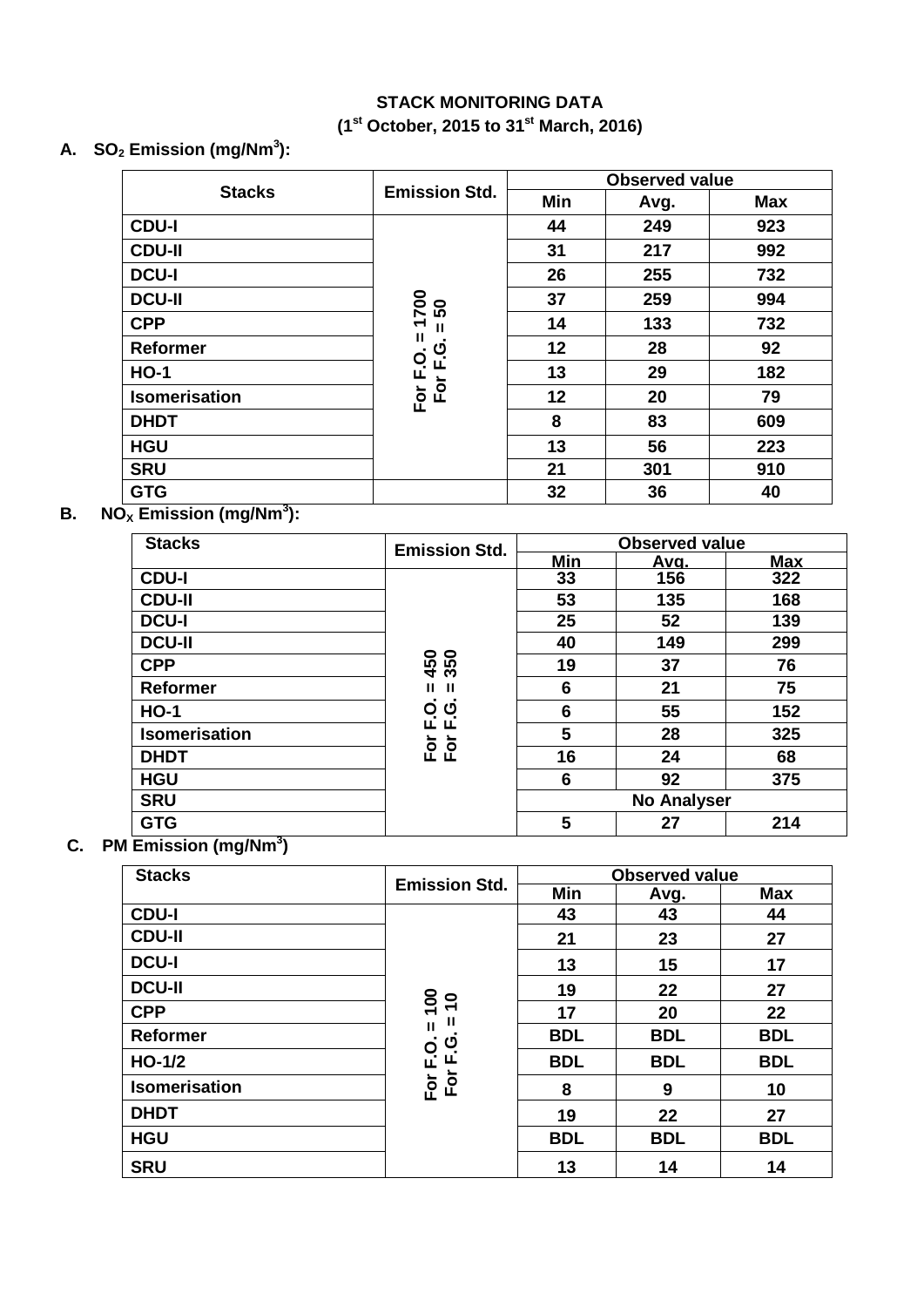# **STACK MONITORING DATA (1 st October, 2015 to 31 st March, 2016)**

# **D. CO Emission (mg/Nm<sup>3</sup> )**

|                      | <b>Emission</b>                             | <b>Observed value</b>   |                |                  |
|----------------------|---------------------------------------------|-------------------------|----------------|------------------|
| <b>Stacks</b>        | Std.                                        | Min                     | Avg.           | <b>Max</b>       |
| <b>CDU-I</b>         |                                             | 20                      | 24             | 30               |
| <b>CDU-II</b>        |                                             | 23                      | 26             | 30               |
| <b>DCU-I</b>         | 200<br>150                                  | 20                      | 24             | 27               |
| <b>DCU-II</b>        |                                             | 18                      | 21             | 23               |
| <b>CPP</b>           |                                             | 26                      | 27             | 29               |
| Reformer             | Ш<br>Ш<br>$\ddot{\mathbf{Q}}$<br>O 0<br>L L | 6                       | 9              | 11               |
| $HO-1/2$             | $\overline{P}$ $\overline{P}$               | $5\phantom{1}$          | $\overline{7}$ | 9                |
| <b>ISOMERISATION</b> |                                             | $\overline{\mathbf{2}}$ | 5              | 8                |
| <b>DHDT</b>          |                                             | $6\phantom{1}6$         | 8              | $\boldsymbol{9}$ |
| <b>HGU</b>           |                                             | 10                      | 11             | 13               |
| <b>SRU</b>           |                                             | 11                      | 11             | 11               |

# **E. Ni + V Emission (mg/Nm<sup>3</sup> ):**

|                      | <b>Emission</b> | <b>Observed value</b> |            |            |
|----------------------|-----------------|-----------------------|------------|------------|
| <b>Stacks</b>        | Std.            | Min                   | Avg.       | <b>Max</b> |
| <b>CDU-I</b>         |                 | <b>BDL</b>            | <b>BDL</b> | <b>BDL</b> |
| <b>CDU-II</b>        |                 | <b>BDL</b>            | <b>BDL</b> | <b>BDL</b> |
| <b>DCU-I</b>         | 5<br>Ш          | <b>BDL</b>            | <b>BDL</b> | <b>BDL</b> |
| <b>DCU-II</b>        |                 | <b>BDL</b>            | <b>BDL</b> | <b>BDL</b> |
| <b>CPP</b>           |                 | <b>BDL</b>            | <b>BDL</b> | <b>BDL</b> |
| <b>Reformer</b>      | For F.O.        | <b>BDL</b>            | <b>BDL</b> | <b>BDL</b> |
| $HO-1/2$             |                 | <b>BDL</b>            | <b>BDL</b> | <b>BDL</b> |
| <b>ISOMERISATION</b> |                 | <b>BDL</b>            | <b>BDL</b> | <b>BDL</b> |
| <b>DHDT</b>          |                 | <b>BDL</b>            | <b>BDL</b> | <b>BDL</b> |
| <b>HGU</b>           |                 | <b>BDL</b>            | <b>BDL</b> | <b>BDL</b> |
| <b>SRU</b>           |                 | <b>BDL</b>            | <b>BDL</b> | <b>BDL</b> |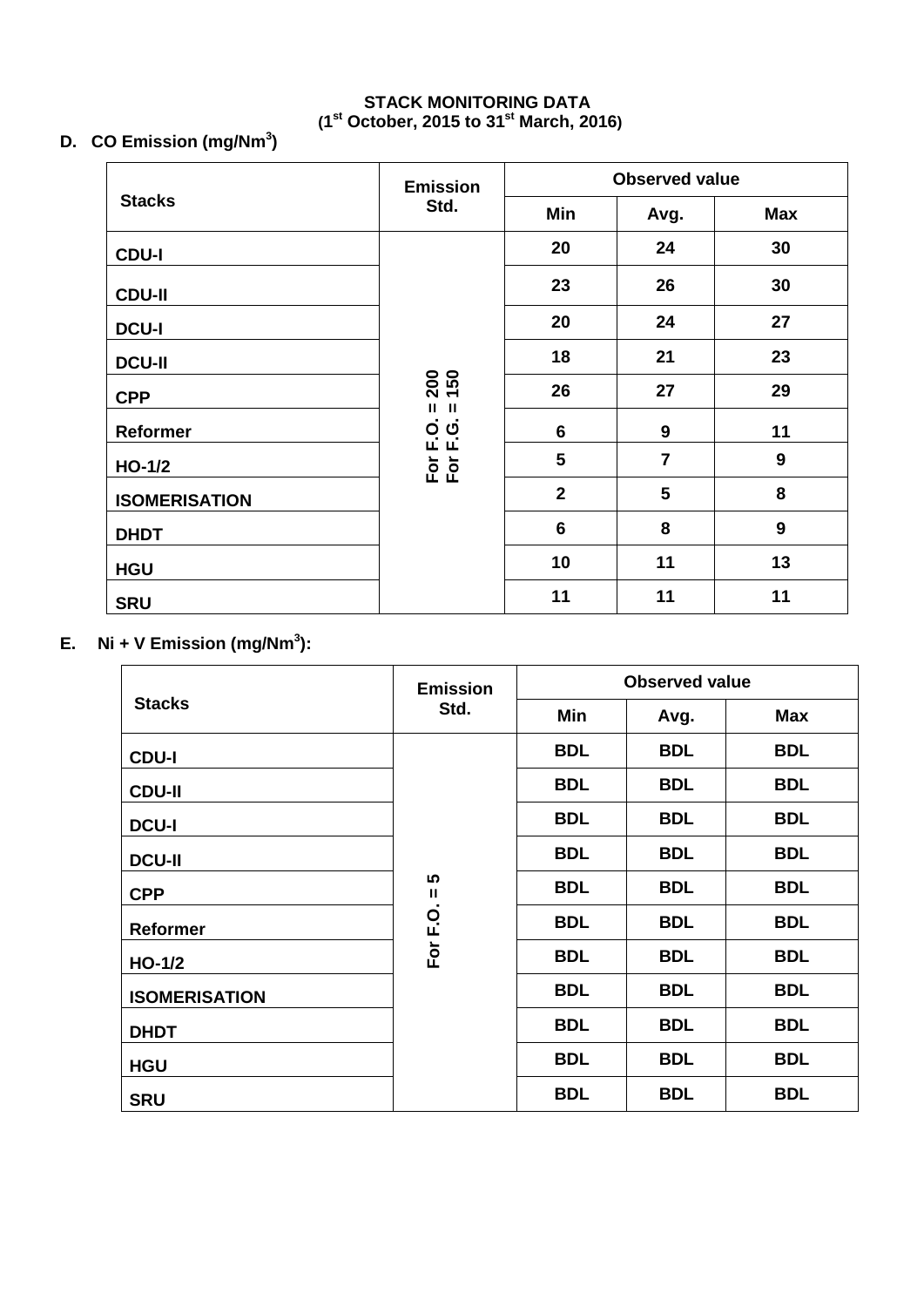#### **AMBIENT AIR QUALITY AROUND BGR COMPLEX (Average of monthly sample Schedule – VII) (1 st October, 2015 to 31 st March, 2016)**

|                         | <b>Station</b>                              | <b>Continuous</b><br><b>Monitoring</b><br><b>Station</b> | <b>Near Tube</b><br>Well<br><b>No.14</b> | <b>Near LPG</b><br><b>Bottling</b><br>plant | <b>Rural</b><br><b>Health</b><br><b>Centre</b> | <b>Bartala</b><br><b>Rail Gate</b> | <b>Near TW</b><br>No.7 in<br>Township |  |  |  |
|-------------------------|---------------------------------------------|----------------------------------------------------------|------------------------------------------|---------------------------------------------|------------------------------------------------|------------------------------------|---------------------------------------|--|--|--|
| $\mathbf{1}$            | $SO_2$ (Std. 50/80 $\mu$ g/m <sup>3</sup> ) |                                                          |                                          |                                             |                                                |                                    |                                       |  |  |  |
|                         | Min                                         | 3.4                                                      | <b>BDL</b>                               | <b>BDL</b>                                  | <b>BDL</b>                                     | <b>BDL</b>                         | <b>BDL</b>                            |  |  |  |
|                         | Average                                     | 12.1                                                     | <b>BDL</b>                               | <b>BDL</b>                                  | <b>BDL</b>                                     | <b>BDL</b>                         | <b>BDL</b>                            |  |  |  |
|                         | <b>Max</b>                                  | 24.7                                                     | <b>BDL</b>                               | <b>BDL</b>                                  | <b>BDL</b>                                     | <b>BDL</b>                         | <b>BDL</b>                            |  |  |  |
|                         | No. of observation                          | <b>Continuous</b>                                        | 49                                       | 49                                          | 49                                             | 49                                 | 49                                    |  |  |  |
| $\overline{2}$          | $NO2$ (Std. 40/80 $\mu$ g/m <sup>3</sup> )  |                                                          |                                          |                                             |                                                |                                    |                                       |  |  |  |
|                         | Min                                         | 3.3                                                      | 6.0                                      | 6.2                                         | 7.0                                            | 8.2                                | 6.0                                   |  |  |  |
|                         | Average                                     | 12.6                                                     | 11.8                                     | 11.5                                        | 12.6                                           | 13.1                               | 11.7                                  |  |  |  |
|                         | <b>Max</b>                                  | 42.2                                                     | 16.0                                     | 15.0                                        | 17.0                                           | 17.0                               | 17.0                                  |  |  |  |
|                         | No. of observation                          | <b>Continuous</b>                                        | 49                                       | 49                                          | 49                                             | 49                                 | 49                                    |  |  |  |
| $\overline{3}$          | PM-10 (Std. $60/100 \mu g/m^3$ )            |                                                          |                                          |                                             |                                                |                                    |                                       |  |  |  |
|                         | Min                                         | 14.4                                                     | 20.0                                     | 20.0                                        | 21.0                                           | 20.0                               | 18.0                                  |  |  |  |
|                         | Average                                     | 42.7                                                     | 40.8                                     | 41.8                                        | 43.8                                           | 44.8                               | 43.3                                  |  |  |  |
|                         | <b>Max</b>                                  | 97.0                                                     | 79.0                                     | 88.0                                        | 88.0                                           | 96.0                               | 97.0                                  |  |  |  |
|                         | No. of observation                          | <b>Continuous</b>                                        | 49                                       | 49                                          | 49                                             | 49                                 | 49                                    |  |  |  |
| 4                       | PM-2.5 (Std. 40/60 $\mu$ g/m <sup>3</sup> ) |                                                          |                                          |                                             |                                                |                                    |                                       |  |  |  |
|                         | Min                                         | 1.2                                                      | 10.0                                     | 10.0                                        | 12.0                                           | 10.0                               | 10.0                                  |  |  |  |
|                         | Average                                     | 21.8                                                     | 24.2                                     | 24.7                                        | 26.1                                           | 26.2                               | 24.9                                  |  |  |  |
|                         | Max                                         | 58.0                                                     | 51.0                                     | 51.0                                        | 50.0                                           | 56.0                               | 58.0                                  |  |  |  |
|                         | No. of observation                          | <b>Continuous</b>                                        | 49                                       | 49                                          | 49                                             | 49                                 | 49                                    |  |  |  |
| 5                       |                                             | Ammonia (Std. 100/400 $\mu$ g/m <sup>3</sup> )           |                                          |                                             |                                                |                                    |                                       |  |  |  |
|                         | Min                                         | 3.4                                                      | <b>BDL</b>                               | <b>BDL</b>                                  | <b>BDL</b>                                     | <b>BDL</b>                         | <b>BDL</b>                            |  |  |  |
|                         | Average                                     | 40.2                                                     | <b>BDL</b>                               | <b>BDL</b>                                  | <b>BDL</b>                                     | <b>BDL</b>                         | <b>BDL</b>                            |  |  |  |
|                         | <b>Max</b>                                  | 81.4                                                     | <b>BDL</b>                               | <b>BDL</b>                                  | <b>BDL</b>                                     | <b>BDL</b>                         | <b>BDL</b>                            |  |  |  |
|                         | No. of observation                          | <b>Continuous</b>                                        | 49                                       | 49                                          | 49                                             | 49                                 | 49                                    |  |  |  |
| 6                       | Pb (Std. $0.5/1.0 \mu q/m^3$ )              |                                                          |                                          |                                             |                                                |                                    |                                       |  |  |  |
|                         | Min                                         |                                                          | <b>BDL</b>                               | <b>BDL</b>                                  | <b>BDL</b>                                     | <b>BDL</b>                         | <b>BDL</b>                            |  |  |  |
|                         | Average                                     |                                                          | <b>BDL</b>                               | <b>BDL</b>                                  | <b>BDL</b>                                     | <b>BDL</b>                         | <b>BDL</b>                            |  |  |  |
|                         | <b>Max</b>                                  |                                                          | <b>BDL</b>                               | <b>BDL</b>                                  | <b>BDL</b>                                     | <b>BDL</b>                         | <b>BDL</b>                            |  |  |  |
|                         | No. of observation                          |                                                          | 49                                       | 49                                          | 49                                             | 49                                 | 49                                    |  |  |  |
|                         |                                             |                                                          |                                          |                                             |                                                |                                    |                                       |  |  |  |
| $\overline{\mathbf{r}}$ | Arsenic (As) (Std. 6 ng/m3)                 |                                                          |                                          |                                             |                                                |                                    |                                       |  |  |  |
|                         | Min                                         |                                                          | <b>BDL</b>                               | <b>BDL</b>                                  | <b>BDL</b>                                     | <b>BDL</b>                         | <b>BDL</b>                            |  |  |  |
|                         | Average                                     |                                                          | <b>BDL</b>                               | <b>BDL</b>                                  | <b>BDL</b>                                     | <b>BDL</b>                         | <b>BDL</b>                            |  |  |  |
|                         |                                             |                                                          |                                          |                                             |                                                |                                    |                                       |  |  |  |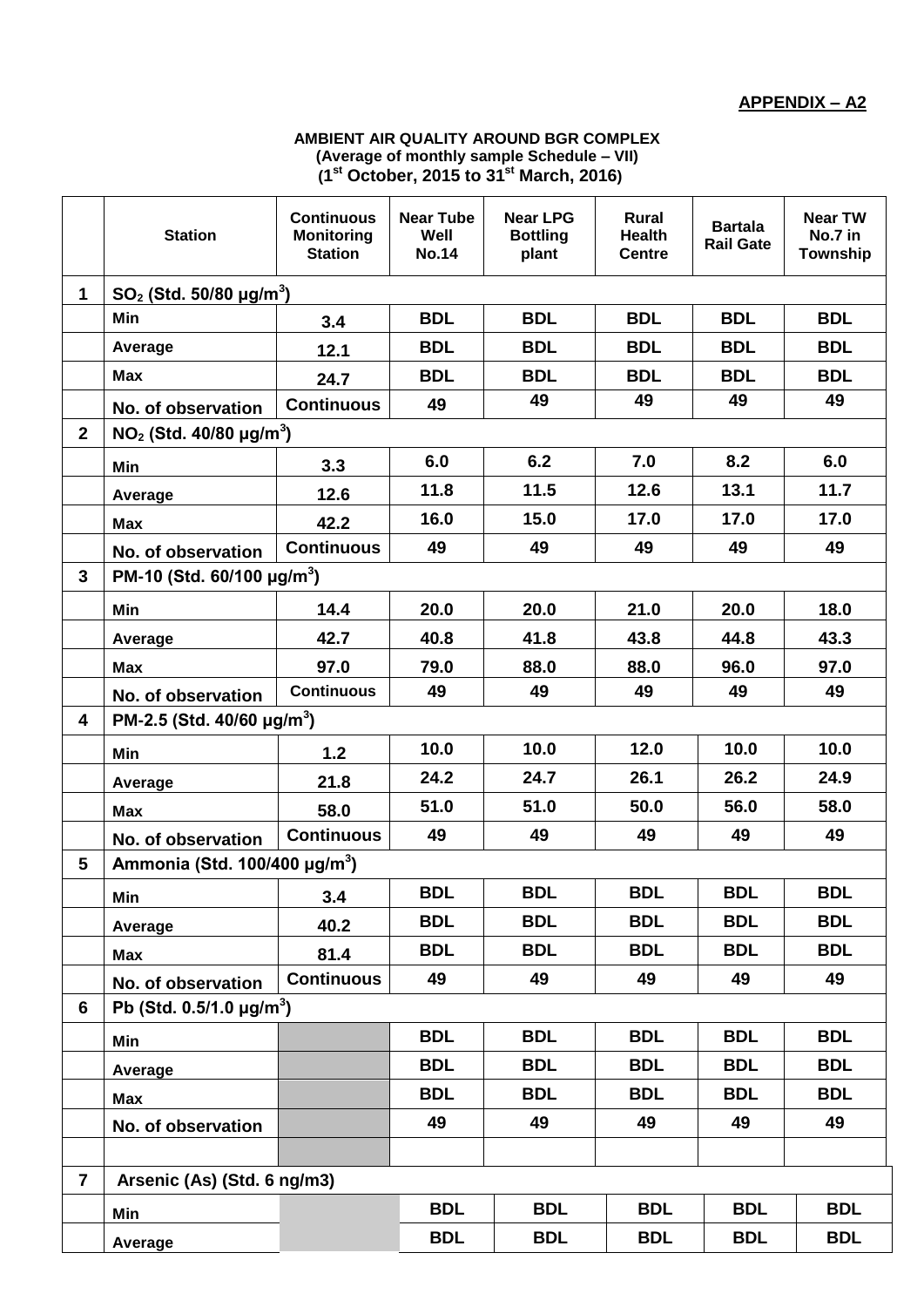|    | <b>Max</b>                                           |                                     | <b>BDL</b> | <b>BDL</b> | <b>BDL</b> | <b>BDL</b> | <b>BDL</b> |  |  |  |
|----|------------------------------------------------------|-------------------------------------|------------|------------|------------|------------|------------|--|--|--|
|    | No. of observation                                   |                                     | 49         | 49         | 49         | 49         | 49         |  |  |  |
| 8  | Ni (Std. 20 ng/m3)                                   |                                     |            |            |            |            |            |  |  |  |
|    | Min                                                  |                                     | <b>BDL</b> | <b>BDL</b> | <b>BDL</b> | <b>BDL</b> | <b>BDL</b> |  |  |  |
|    | Average                                              |                                     | <b>BDL</b> | <b>BDL</b> | <b>BDL</b> | <b>BDL</b> | <b>BDL</b> |  |  |  |
|    | <b>Max</b>                                           |                                     | <b>BDL</b> | <b>BDL</b> | <b>BDL</b> | <b>BDL</b> | <b>BDL</b> |  |  |  |
|    | No. of observation                                   |                                     | 49         | 49         | 49         | 49         | 49         |  |  |  |
| 9  | CO (Std. 2/4 mg/m3                                   |                                     |            |            |            |            |            |  |  |  |
|    | Min                                                  | 0.10                                |            |            |            |            |            |  |  |  |
|    | Average                                              | 0.42                                |            |            |            |            |            |  |  |  |
|    | <b>Max</b>                                           | 0.95                                |            |            |            |            |            |  |  |  |
|    | No. of observation                                   | <b>Continuous</b>                   |            |            |            |            |            |  |  |  |
| 10 | Ozone (Std.100/180 µg/m <sup>3</sup> for 8 hrs/1 hr) |                                     |            |            |            |            |            |  |  |  |
|    | Min                                                  | 8.2                                 | <b>BDL</b> | <b>BDL</b> | <b>BDL</b> | <b>BDL</b> | <b>BDL</b> |  |  |  |
|    | Average                                              | 10.0                                | <b>BDL</b> | <b>BDL</b> | <b>BDL</b> | <b>BDL</b> | <b>BDL</b> |  |  |  |
|    | <b>Max</b>                                           | 18.5                                | <b>BDL</b> | <b>BDL</b> | <b>BDL</b> | <b>BDL</b> | <b>BDL</b> |  |  |  |
|    | No. of observation                                   | <b>Continuous</b>                   | 49         | 49         | 49         | 49         | 49         |  |  |  |
| 11 |                                                      | Benzene (Std. 5 µg/m <sup>3</sup> ) |            |            |            |            |            |  |  |  |
|    | Min                                                  | 0.01                                | <b>BDL</b> | <b>BDL</b> | <b>BDL</b> | 0.8        | <b>BDL</b> |  |  |  |
|    | Average                                              | 0.77                                | <b>BDL</b> | 0.4        | <b>BDL</b> | 1.2        | <b>BDL</b> |  |  |  |
|    | <b>Max</b>                                           | 2.20                                | <b>BDL</b> | 0.7        | <b>BDL</b> | 2.1        | <b>BDL</b> |  |  |  |
|    | No. of observation                                   | <b>Continuous</b>                   | 49         | 49         | 49         | 49         | 49         |  |  |  |
| 12 | Benzo (a) Pyrene (Std. 1 ng/m <sup>3</sup> )         |                                     |            |            |            |            |            |  |  |  |
|    | Min                                                  |                                     | <b>BDL</b> | <b>BDL</b> | <b>BDL</b> | <b>BDL</b> | <b>BDL</b> |  |  |  |
|    | Average                                              |                                     | <b>BDL</b> | <b>BDL</b> | <b>BDL</b> | <b>BDL</b> | <b>BDL</b> |  |  |  |
|    | <b>Max</b>                                           |                                     | <b>BDL</b> | <b>BDL</b> | <b>BDL</b> | <b>BDL</b> | <b>BDL</b> |  |  |  |
|    | No. of observation                                   |                                     | 49         | 49         | 49         | 49         | 49         |  |  |  |